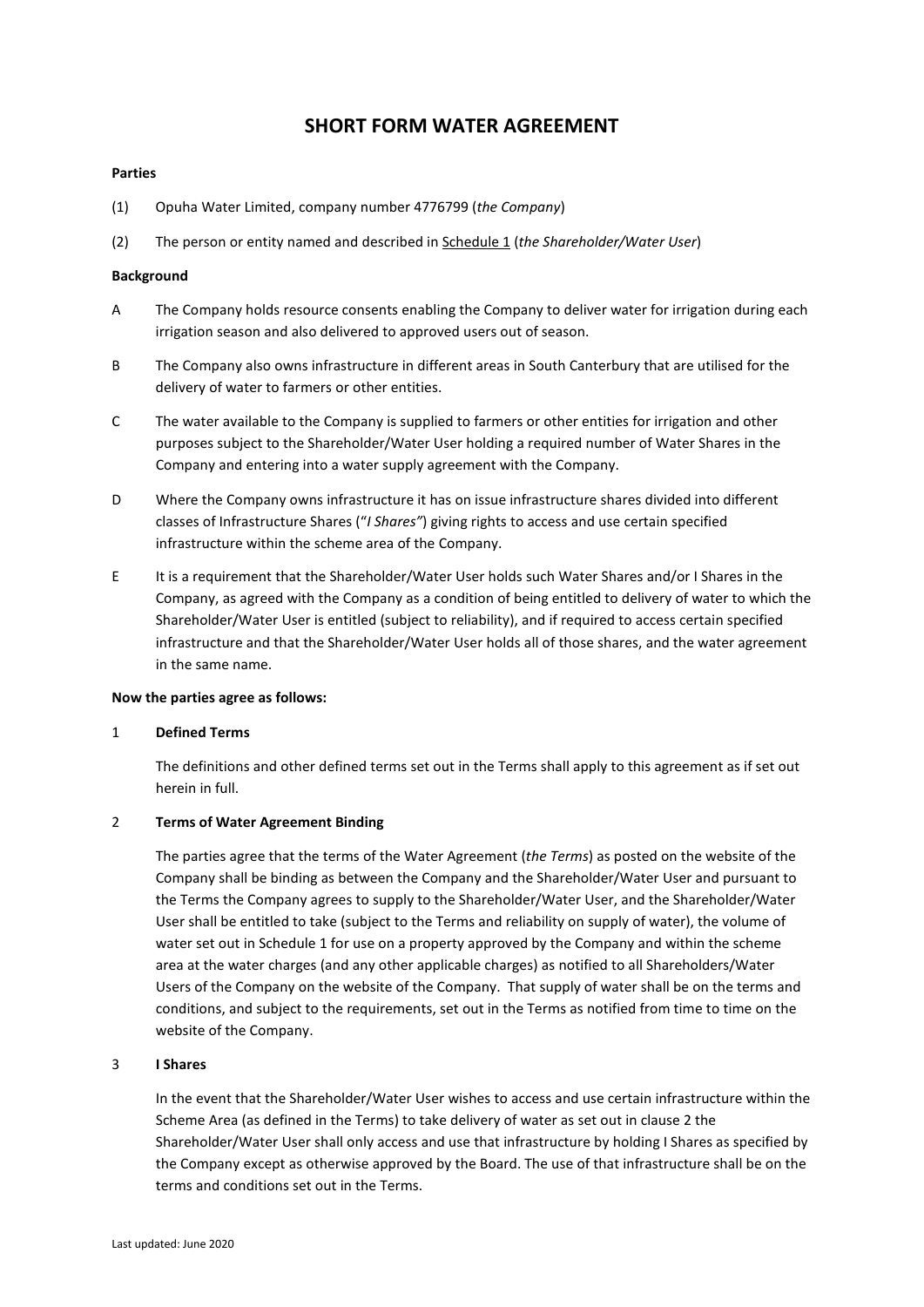#### 4 **Holding of Shares**

The Shareholder/Water User agrees with the Company that it is a requirement for the supply of water to the Shareholder/Water User that the Shareholder/Water User holds that number and classes of Shares in the Company as set out in Schedule 1 as a precondition to water being available at the volume set out in Schedule 1 which water will be supplied by the Company to the Shareholder/Water User (subject to reliability) and that the said Shares and this agreement being held in the same name. The Shareholder/Water User agrees at all times to comply with this requirement.

#### 5 **Ordering of Water**

Unless otherwise specified in Schedule 1 or the Board of the Company determines otherwise, the water to which the Shareholder/Water User is entitled for each share held in the Company is 0.41336 litres per second of water based on an application rate equivalent to 25mm per hectare per week and with an annual volumetric cap for each irrigation season of  $5,625m<sup>3</sup>$  per share. That water is to be delivered as ordered by the Shareholder/Water User in accordance with an ordering system as determined by the Company which can be accessed on the website of the Company. Water charges are based on usage of 80% of the water entitlement with any water allocated to a Shareholder/Water User in excess of 80% of allocated water being subject to additional Water Charges.

#### 6 **Breach**

The Shareholder/Water User acknowledges that a breach of the Terms and/or in making payment of all charges on due date can result in the Shares held by the Shareholder/Water User being surrendered for \$1.00 for each Share after the giving of default notices (and the opportunity for the Shareholder/Water User to remedy any default where applicable) as set out in the Water Agreement between the Shareholder/Water User and the Company and with that Water Agreement being cancelled.

#### 7 **Variation to Terms**

The Company may vary the Terms from time to time by:

- 7.1 giving notice of the altered terms to the Shareholder/Water User; and / or
- 7.2 posting the new Terms on the website of the Company and giving notice of that posting to the Shareholder/Water User.

#### 8 **Effective Date**

- 8.1 This agreement and the Terms shall come into full force and effect or be deemed to be effective on and from the date on which the various amalgamations and transactions contemplated to create one company to issue water shares and infrastructure shares to manage water from the Opuha, Opihi and other contiguous rivers and from the Opuha Dam are completed and implemented.
- 8.2 Once effective, this agreement and the Terms supersede and replace any other agreement between the Shareholder/Water User and the Company relating to the supply of water by the Company to the Shareholder/Water User (including any agreement the Shareholder/Water User may have had with any companies of which the Company is a successor or assignee) provided that any outstanding payments or obligations due by the Shareholder/Water User in respect of any such other agreement must be met by the Shareholder/Water User.
- 8.3 By signing this agreement, the Shareholder/Water User consents to becoming the holder of the shares described in the Schedule to the extent the Shareholder/Water User does not hold such shares as at the date of entering into this agreement.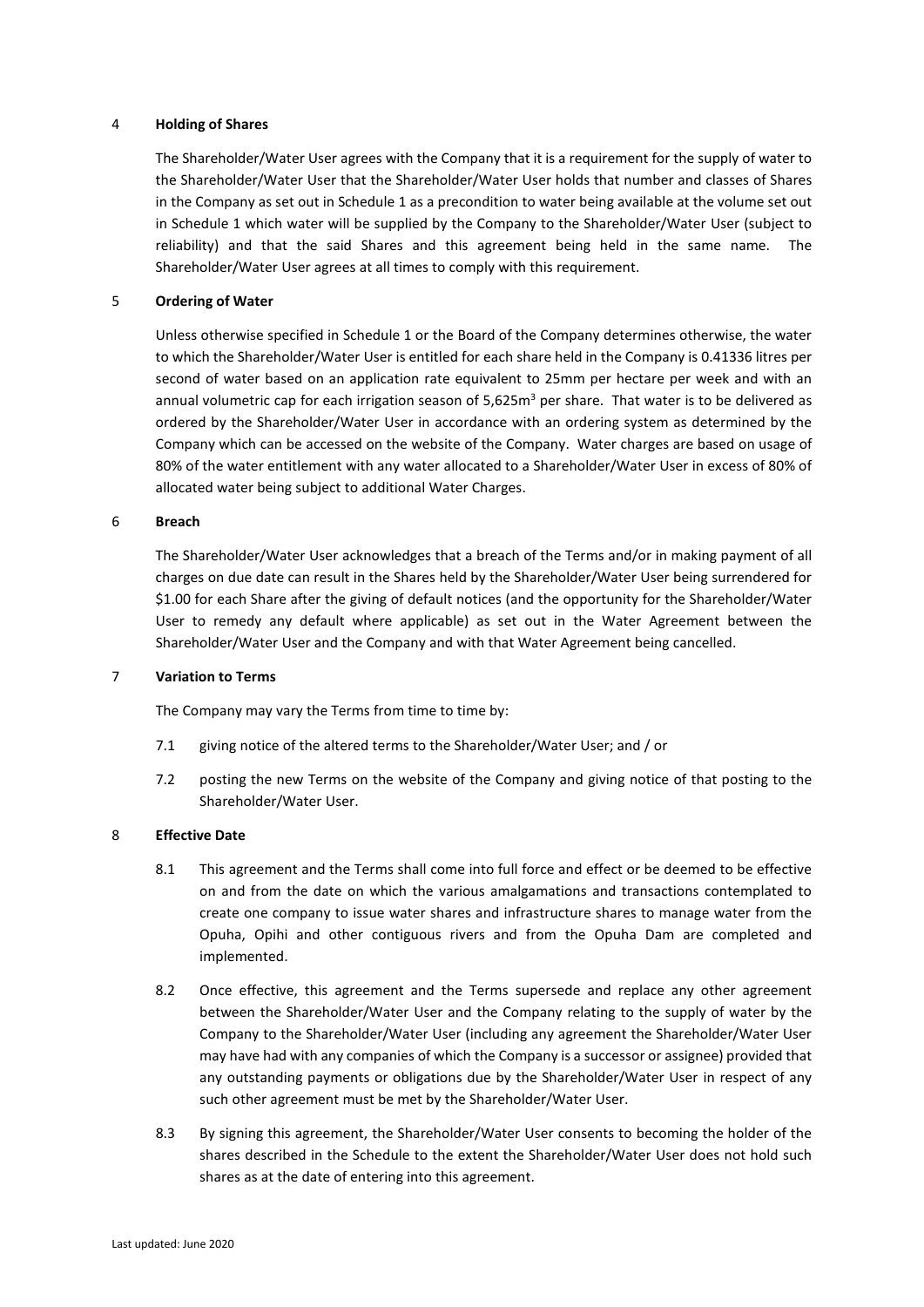*Signed by* **Opuha Water Limited** by:

\_\_\_\_\_\_\_\_\_\_\_\_\_\_\_\_\_\_\_\_\_\_\_\_\_\_\_\_\_\_\_\_\_\_\_\_\_

\_\_\_\_\_\_\_\_\_\_\_\_\_\_\_\_\_\_\_\_\_\_\_\_\_\_\_\_\_\_\_\_\_\_\_\_\_

*Signed by* **the Shareholder/Water User** by:

\_\_\_\_\_\_\_\_\_\_\_\_\_\_\_\_\_\_\_\_\_\_\_\_\_\_\_\_\_\_\_\_\_\_\_\_\_\_\_\_\_\_\_\_

\_\_\_\_\_\_\_\_\_\_\_\_\_\_\_\_\_\_\_\_\_\_\_\_\_\_\_\_\_\_\_\_\_\_\_\_\_\_\_\_\_\_\_\_

\_\_\_\_\_\_\_\_\_\_\_\_\_\_\_\_\_\_\_\_\_\_\_\_\_\_\_\_\_\_\_\_\_\_\_\_\_\_\_\_\_\_\_\_

\_\_\_\_\_\_\_\_\_\_\_\_\_\_\_\_\_\_\_\_\_\_\_\_\_\_\_\_\_\_\_\_\_\_\_\_\_\_\_\_\_\_\_\_

\_\_\_\_\_\_\_\_\_\_\_\_\_\_\_\_\_\_\_\_\_\_\_\_\_\_\_\_\_\_\_\_\_\_\_\_\_\_\_\_\_\_\_\_

\_\_\_\_\_\_\_\_\_\_\_\_\_\_\_\_\_\_\_\_\_\_\_\_\_\_\_\_\_\_\_\_\_\_\_\_\_\_\_\_\_\_\_\_

\_\_\_\_\_\_\_\_\_\_\_\_\_\_\_\_\_\_\_\_\_\_\_\_\_\_\_\_\_\_\_\_\_\_\_\_\_\_\_\_\_\_\_\_

*Director*

*Director / Authorised Person*

*Date*

*Shareholder/Water User name:*

*Note:*

- *If the Shareholder/Water User is a Company, at least one Director should sign*
- *If the Shareholder/Water User is a Trust, all Trustees should sign*
- *If the Shareholder/Water User is a Partnership, all Partners should sign*
- *If the Shareholder/Water User is a Sole Trader/Individual, that Individual should sign*